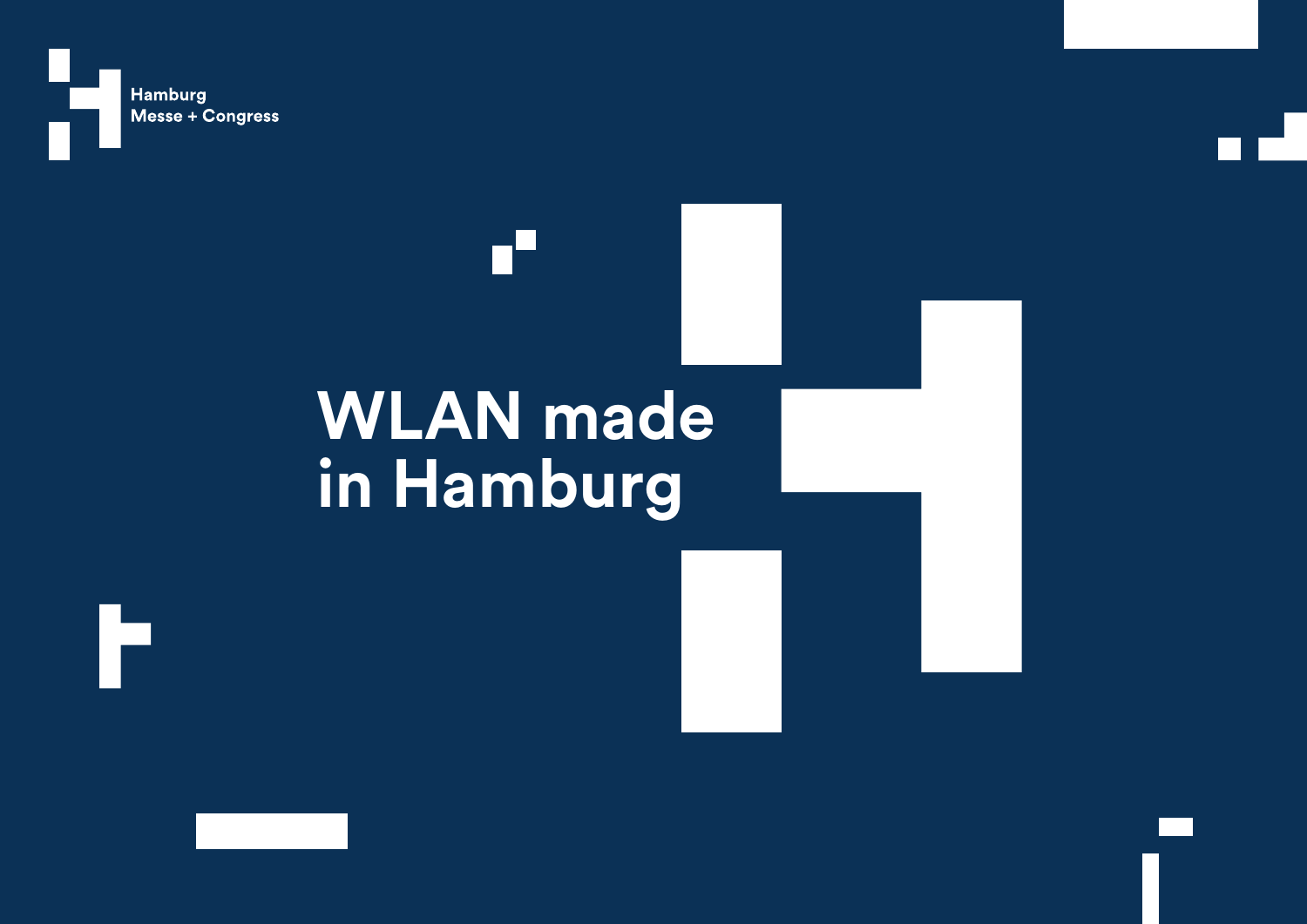## **WLAN made in Hamburg**

Every exhibitor has unique requirements. Is access to e-mail all your staff will need at the stand? Or are you planning to provide your visitors with web-based services?

We offer bespoke, high-value Wi-Fi packages for every conceivable requirement profile.

Reliability is another great advantage we can promise. Get the safe solution! When you book a Hamburg Messe Internet access package you will benefit from proven hardware and software as well as expert technical staff on site.



**Please note: Wi-Fi services provided independently by exhibitors must be registered on site and are subject to a fee.**